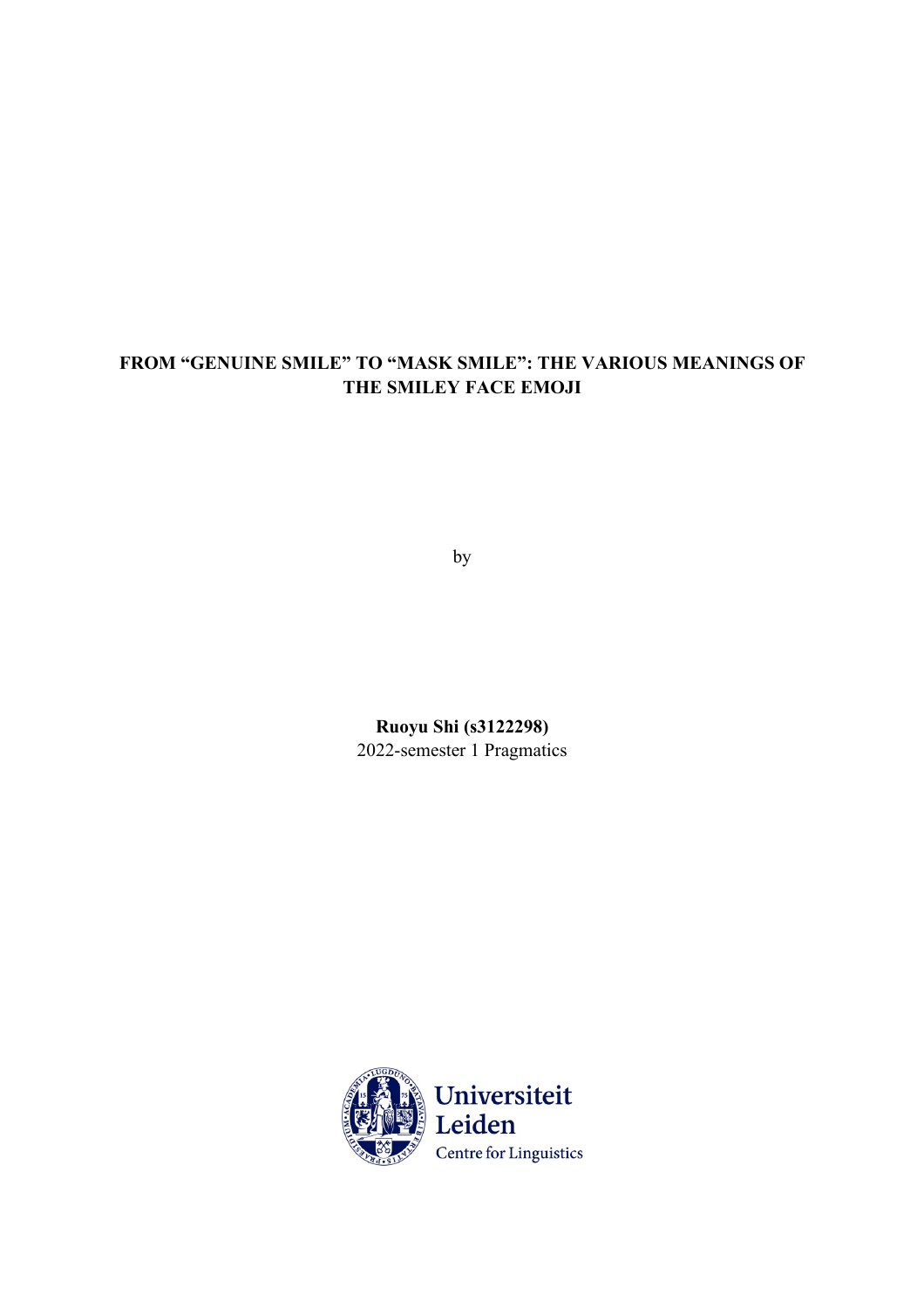# **Contents**

| 1              |     |
|----------------|-----|
| $\overline{2}$ |     |
| 3              |     |
| 3.1            |     |
| 3.2            |     |
| 4              |     |
| 4.1            |     |
| 4.2            |     |
| 4.3            |     |
| 4.4            |     |
| 4.5            |     |
| 4.6            |     |
| 4.7            |     |
| 5              |     |
| 5.1            |     |
| 5.2            |     |
| 5.3            |     |
| 5.4            |     |
| 5.5            |     |
| 6              |     |
| 6.1            |     |
| 6.2            |     |
| 6.3            |     |
| 6.4            |     |
| 6.5            |     |
| 6.6            |     |
|                | .11 |
| 7.1            |     |
| 7.2            |     |
| 8              |     |
| 9              |     |
| 9.1            |     |
| 9.2            |     |
|                | .14 |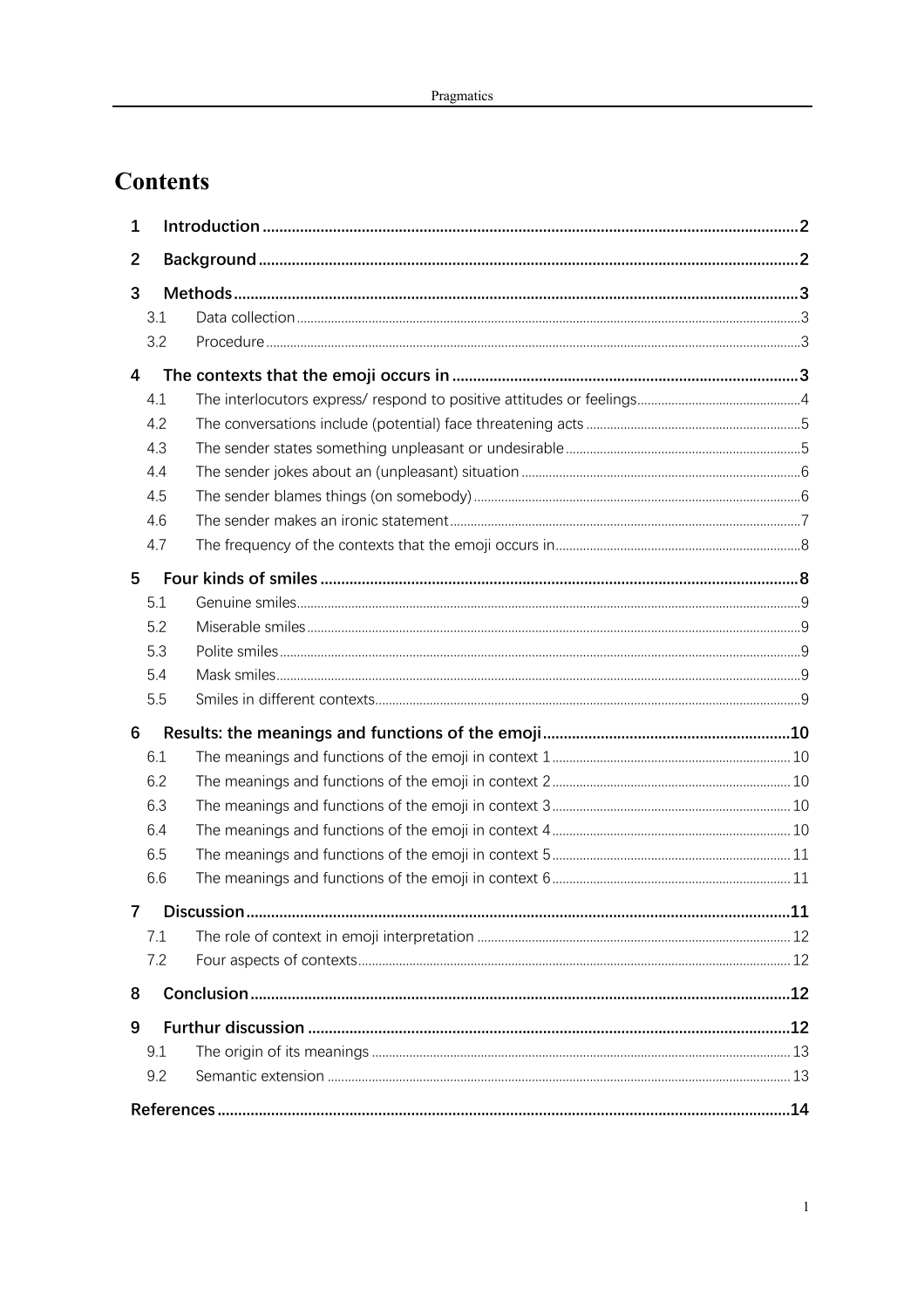# **1 INTRODUCTION**

Compared with face-to-face communication, the lack of non-verbal cues such as facial expression, intonation, body gestures in CMC(Computer-Mediated Communication) can affect the transmission of information (Archer & Akert, 1977). To address this problem, emoticons<sup>1</sup>, emojis and a set of expression symbols came into being.

Emojis are "picture characters" that originated for mobile phones in Japan in the late 1990s. Emoji characters include not only faces, but also concepts and ideas such as weather, vehicles and buildings, food and drink, or activities such as running and dancing (Pavalanathan & Eisenstein, 2015). With the booming internet and the advent of digital communication, emojis are widely adopted in instant messaging, emails, social network services, and many other forms of CMC (Dresner & Herring, 2010) and are of high frequency, functionality and efficiency (Li & Yang, 2018).

Facial emoji are prone to multiple interpretations because of the complexity of the gestures they depict (Luangrath et al., 2017). The smiley face emoji can express rich meanings according to contexts and sometimes even cause ambiguity. However, very limited scholarly attention has been paid to this.

To find out the meanings and functions of the smiley face emoji, we collect data in WeChat conversations to give a detailed description of its various meanings and functions in authentic contexts of use. We classified the contexts it occurs in into six types and distinguished four kinds of usages compared with smiles in daily life. We found that at least four aspects of contexts (i.e., propositional content of tweets, the structure of discourse, the illocutionary force<sup>2</sup> and affective direction) should be considered in emoji interpretation. Last, the study attempts to construct the path of meaning extension of the emoji to account for its negative connotation generated in recent years.

## **2 BACKGROUND**

The meanings and sentiments of emoji vary according to specific context (Hu et al., 2017; Gawne  $\&$ McCulloch, 2019). Many emoticons may be misunderstood (even non-understood) without the aid of the propositional information provided by the text to which these emoticons are attached (Yus, 2014). Their diversity of semantics and flexibility of interpretation may lead to ambiguity when using them (Jaeger et al., 2019). All these statements point to the importance of contexts in emoji interpretation. However, some research studies emojis or emoticons independently (Pavalanathan & Eisenstein, 2015; Miller et al., 2016; Jaeger & Ares, 2017), which view meaning as residing solely in the emoji icons themselves, rather than in emoji-in-use. While other research study the emoji-in-use, some fail to distinguish different aspects of contexts during data analysis (Dresner & Herring, 2010; Yus, 2014; Cramer et al., 2016; Hu et al., 2017; Li & Yang, 2018), some only focus on one aspect of context, for instance, the illocutionary force (Dresner & Herring, 2010; Li & Yang, 2018), the discourse structure (Gibson et al., 2018), which lack a systematic description of the meanings of emojis.

<sup>&</sup>lt;sup>1</sup> Emoticon is short for "emotion icon", for instance,  $:-$ ), is a pictorial representation of a facial expression using characters—usually punctuation marks, numbers, and letters—to express a person's feelings, mood or reaction, or as a timesaving method. (I did not use them interchangeably. The reason is that I cite some research whose subject are emoticons. And I believe they can shed some light on the study of emoji.)

<sup>2</sup> Illocutionary act is about intentions of the speaker regarding what act they intended to perform (e.g., stating, inviting, requesting and asking) by means of making that utterance, which express the illocutionary force. Searle (1979) classified illocutionary acts into five categories: assertive illocutionary acts (e.g., state, boast, complain), directive acts (e.g., command, request), commissive acts (e.g., promise), expressive acts (e.g., thank, welcome), and declarative acts (e.g., christen). Speech acts can be directive or indirective. In direct speech acts, the illocutionary force is the canonical illocutionary force for that form. For example, declaratives canonically have the illocutionary force of a statement. In indirect speech acts, there is a mismatch between the linguistic form and the illocutionary force. For example, declaratives can be used to make requests (Birner, 2012: 186-192).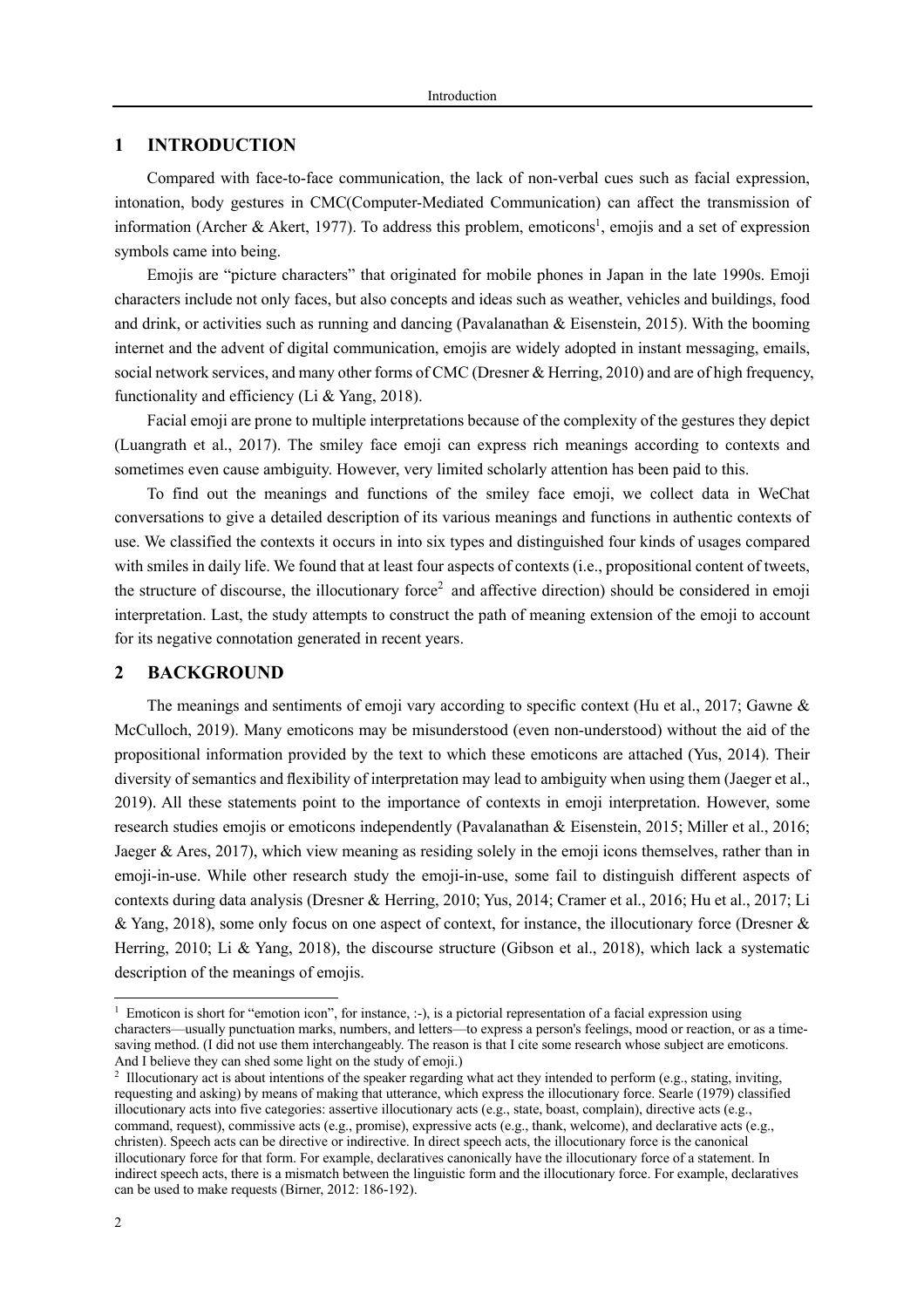"Slightly Smiling Face" is popularly known to be ambiguous. Emojipedia comments that it can suggest "positive", "happy", "friendly", "patronizing", "passive-aggressive" and "ironic" sentiments (Violaris, 2020). This emoji can be used to express even contradictory meanings, e.g., positive meanings in genuine smiles and negative meanings in mask smiles. Therefore, receivers need to make an inference about the intentions and beliefs of senders according to context. However, despite its rich meanings and potential ambiguity, little scholarly attention has been paid to it. Previous studies (Dresner & Herring, 2010; Yus, 2014; Cramer et al., 2016; Hu et al., 2017; Li & Yang, 2018) mainly focus on the sentiment and meanings of a group of emojis or emojis as a whole. For instance, they proposed several meanings or functions of emojis: signaling attitude/emotion, enhancing attitude/emotion intensity, modifying illocutionary force, expressing humor, expressing irony, expressing intimacy, describing content, taking/ giving turns, to name but a few. However, their general description of emoji meaning or function fails to capture the fine-grained meaning or function of the smiley face emoji.

## **3 METHODS**

#### **3.1 Data collection**

The data consists of naturally occurring WeChat conversations taken from the author's WeChat chat history. After searching this emoji in the author's WeChat chat history,  $498$  instances<sup>1</sup> of the usage of the smiley face emoji were collected. With careful examination, we excluded 26 ambiguous instances or instances that are hard to determine. Finally, we got 472 valid instances.

#### **3.2 Procedure**

Based on the assumption that the meanings of emojis are contextual (Walther & D'Addario, 2001; Yus, 2014; Hu et al., 2017; Jaeger et al., 2019; Gawne & McCulloch, 2019), we first come up with an annotation scheme of the context by its illocutionary force after repeated reading and re-reading of the data. The contexts include the sentence the emoji attached to (some tweets may have been part of a larger series of tweets meant to be read in sequence) and the interaction to which the emoji relates, as well as the emoji itself.

Then we compare the use of the smile in face-to-face communication (Ekman & Friesen, 1982) with the emoji and classify the emoji into four groups by its intention (the emotion the sender intends to show)<sup>2</sup> and see what kind of smile we would wear in the classified contexts. This step sheds light on the intention and affective direction (positive or negative) of senders and contributes to the illustration of its meanings and functions in the following step in that receivers infer from the contexts the meaning of the emoji based on its usage in daily life.

Next, we look at how the emoji works in the classified contexts and expound on its various meanings, functions and path of meaning extension.

# **4 THE CONTEXTS THAT THE EMOJI OCCURS IN**

After analyzing a subset of data, we classified the context into six types and subsequently scaled this up by annotating all of the data. The data was classified by its illocutionary force proposed by Searle (1979), since, according to Birner (2013), the illocutionary force is expressed by the corresponding illocutionary act, which is about the intention of the speaker regarding what act they intended to perform.

<sup>&</sup>lt;sup>1</sup> I got my old iPhone back, which has been used for 4 years and saved a lot of chat history.

<sup>&</sup>lt;sup>2</sup> Sending emojis that represents a facial expression to express emotion can be considered as "iconic" function of emoticons.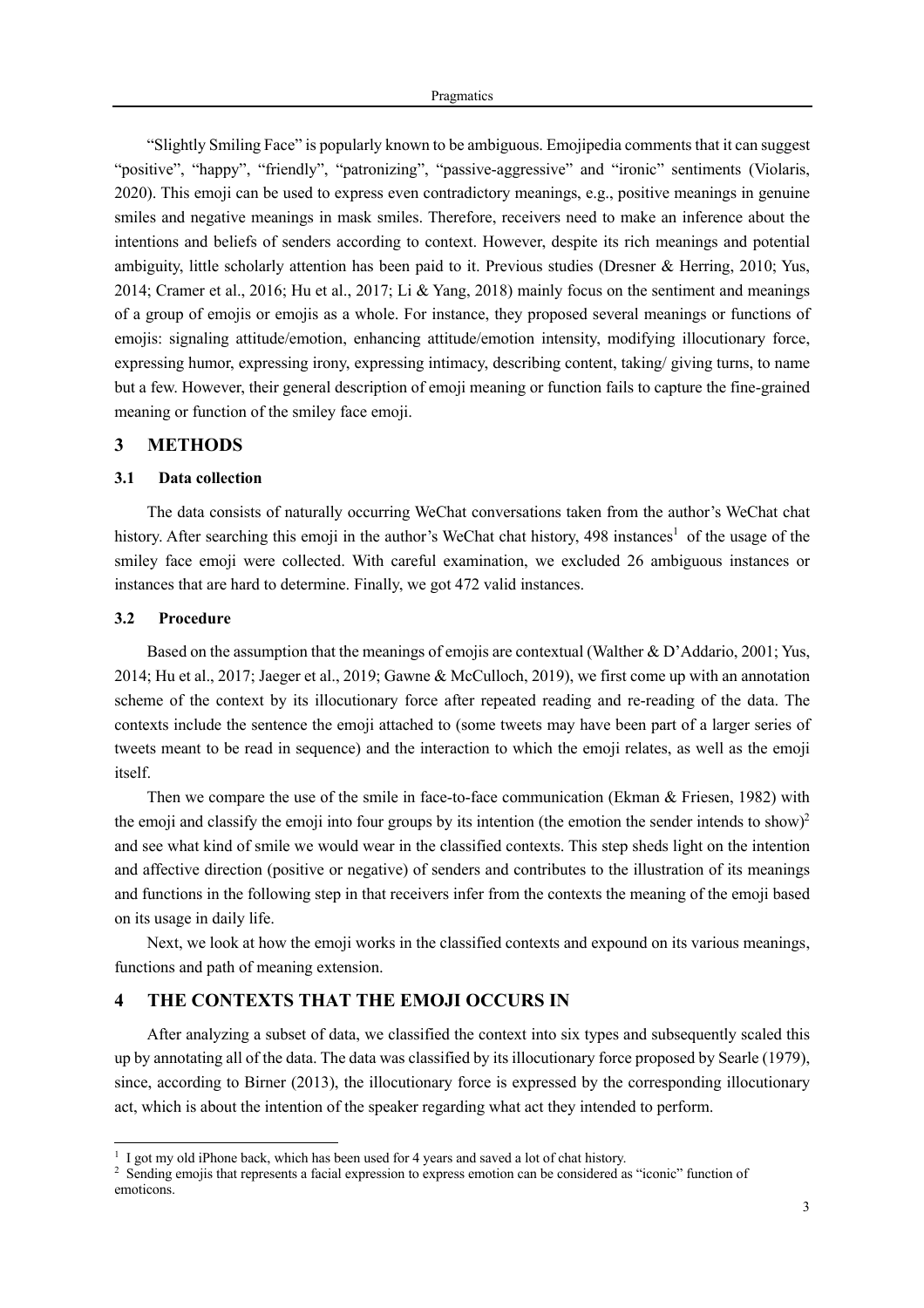In indirect speech acts, there is a mismatch between the linguistic form and the illocutionary force (the illocutionary force is something other than the force canonically associated with that form). For example, the form of the utterance "Would you be so kind as to come to my room and fetch my book?" is interrogative, the illocutionary force is a request. Searle (1975) notes that Grice's Cooperative Principle, mutual knowledge, and "general powers of rationality" are all that is needed to allow the hearer to interpret an indirect speech act. This means that indirect speech acts are a subtype of conversational implicature, and the hearer's inference to the indirect speech act is a subtype of conversational inference based on Grice's maxims (Birner, 2013: 195). That's to say, receivers need to make full use of contextual information to correctly interpret the illocutionary force of the utterance.

| Contexts this emoji occurs in                                       | illocutionary force   |
|---------------------------------------------------------------------|-----------------------|
| The interlocutors express/respond to positive attitudes or feelings | thank, welcome, greet |
| The sender states something that is unpleasant/ undesirable         | report                |
| The sender jokes about an (unpleasant) situation                    | joke                  |
| The conversations include (potential) face threatening acts         | request, command      |
| The sender blames things (on somebody)                              | complain              |
| The sender makes an ironic statement <sup>1</sup>                   | sarcasm               |

4.1 the classification of the context and its illocutionary force

The remaining section justify the classification with examples. We only focus on the verbal content and do not consider the meanings or functions of the emoji here.

## **4.1 The interlocutors express/ respond to positive attitudes or feelings**

In some conversations, the sender would express or responds to positive attitudes such as praise, complementing, greetings, best wishes, thanks, agreeing, kindness, solidarity, or positive feelings, such as happiness, towards the receiver.

| 郑献勇 | 早上好♡                 | Good morning                                                |
|-----|----------------------|-------------------------------------------------------------|
|     | Example 1            |                                                             |
| 高博  |                      | 我怎么邀请参会者到 Zoom   How can I invite other participants to the |
|     | 呢?                   | Zoom meeting?                                               |
| 王肖群 | 我等会把链接发给你            | I will send you a link later.                               |
| 高博  | 好的, 谢谢 <sup>39</sup> | Okay, thank you <sup>.</sup>                                |
|     | Example 2            |                                                             |
| 小沸  | 祝旅途顺利3               | Have a good trip $\bullet$                                  |

Example 3

In example 1, the sender is greeting friends. In example 2, the sender is expressing thanks. The sender in example 3 expresses her best wishes to the receiver. As we can see, these tweets convey the sender's positive attitudes or feelings through the interaction of interlocutors. The illocutionary act of these examples is expressives (Searle 1979: 15), whose illocutionary point is to express the psychological state about a state of affairs specified in the propositional content.

<sup>&</sup>lt;sup>1</sup> Ironic speech acts, as Searle and Austin believe, are parasitic since they do infect normal speech acts and could be nonironic speech acts in different contexts and sarcasm is the most direct form of irony (Amante, 1981). Based on our data expressing irony, we use "sarcasm" as its illocutionary force.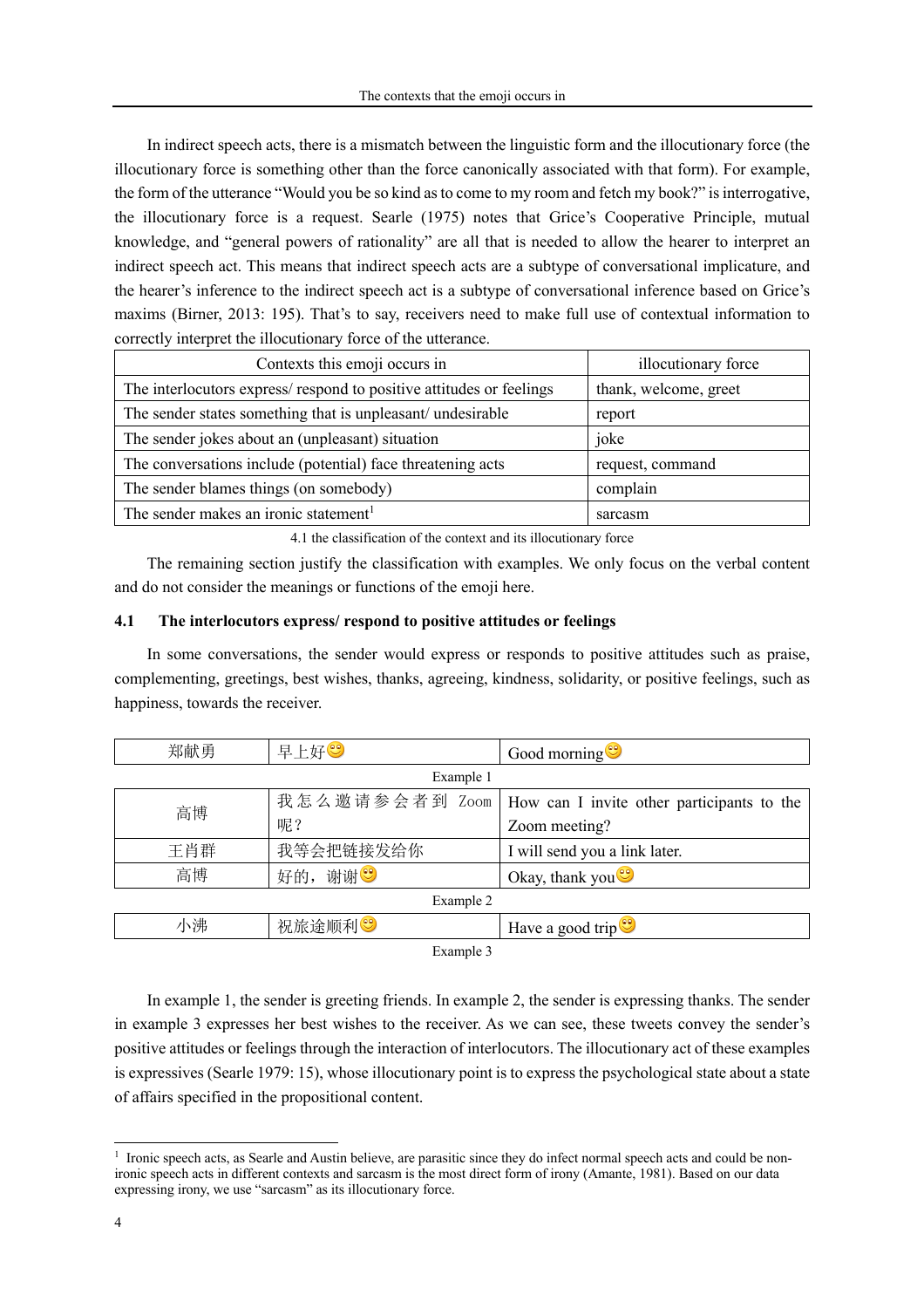# **4.2 The conversations include (potential) face threatening acts**

In this class of context, the sender usually makes a request, a demand, a suggestion, a warning, an announcement, correcting beliefs or asking a question and seeking an answer. In most cases, the sender wants to get the receiver to act by command, request, etc. or make changes in beliefs or knowledge (correction, announcement). Therefore, these acts may violate the receiver's positive or negative face.

| Aurora       | 这段话没有必要放在这里,             | There is no need to put this paragraph here. I |  |
|--------------|--------------------------|------------------------------------------------|--|
|              | 建议删去3                    | suggest that it be deleted $\bullet$           |  |
|              | Example 4                |                                                |  |
| Aurora       | 若玉, 把你论文的 Word 版         | Ruoyu, send me the Word version of your        |  |
|              | 发给我                      | paper                                          |  |
|              | Example 5                |                                                |  |
|              | 谁把垃圾扔到了我宿舍门              | Who threw the rubbish in front of my door?     |  |
| $\mathbb{R}$ | $\Box$ ?                 |                                                |  |
|              | 要扔扔自己门口啊,放别人             | Why not put the rubbish in front of your own   |  |
|              | 门口被抓住是要挨揍的 <sup>39</sup> | door? If you get caught, you will get beaten   |  |
| Example 6    |                          |                                                |  |
| 吴琪           | 邓宇老师, 请问如何加入线            | Teacher Deng Yu, could you tell me how to join |  |
|              | 上会议呢❤                    | the online meeting $\ddot{\bullet}$            |  |
| Example 7    |                          |                                                |  |

Examples 4-7 involve speech acts of suggestion, request, warning and answer-seeking, respectively. The face threatening potential of request involves the hearer's negative face, since the hearer is expected to conform, as well as the speaker's positive face, since the speaker is trying to have his/her own way. The face threatening potential for suggestion involves the hearer's negative face since a hearer may feel obliged to comply with a suggestion in order not to hurt the feelings of the speaker, who thinks favourably of the act, as well as the speaker's positive face, since persons who express that they know better are not liked and this applies especially in the case suggestions that have not been asked for (Kallia, 2005).

| 4.3 | The sender states something unpleasant or undesirable |  |  |
|-----|-------------------------------------------------------|--|--|
|     |                                                       |  |  |

|     | 宜家的配送费太高了             | IKEA's delivery fee is too high                      |
|-----|-----------------------|------------------------------------------------------|
| 等等  | 我才买 20 块东西 结果运费       | I only paid 20 for something, and it cost 15 for     |
|     | 就要 15 <sup>3</sup> 室息 | delivery <sup>3</sup> suffocated                     |
|     | Example 8             |                                                      |
|     | 我住在我之前租的房子里的          | When I lived in my rented house, I found a soft      |
|     | 时候,有一天在厨房柜子里          | lump in my kitchen cabinet one day. I didn't         |
| 顾咕咕 | 摸到一团软软的东西。我没          | wear my glasses, so I could not see what it was.     |
|     | 戴眼镜,看不清是什么,戴上         | After wearing my glasses, I found what had           |
|     | 之后发现是三四只小老鼠。          | been felt were three or four small mice <sup>9</sup> |

Example 9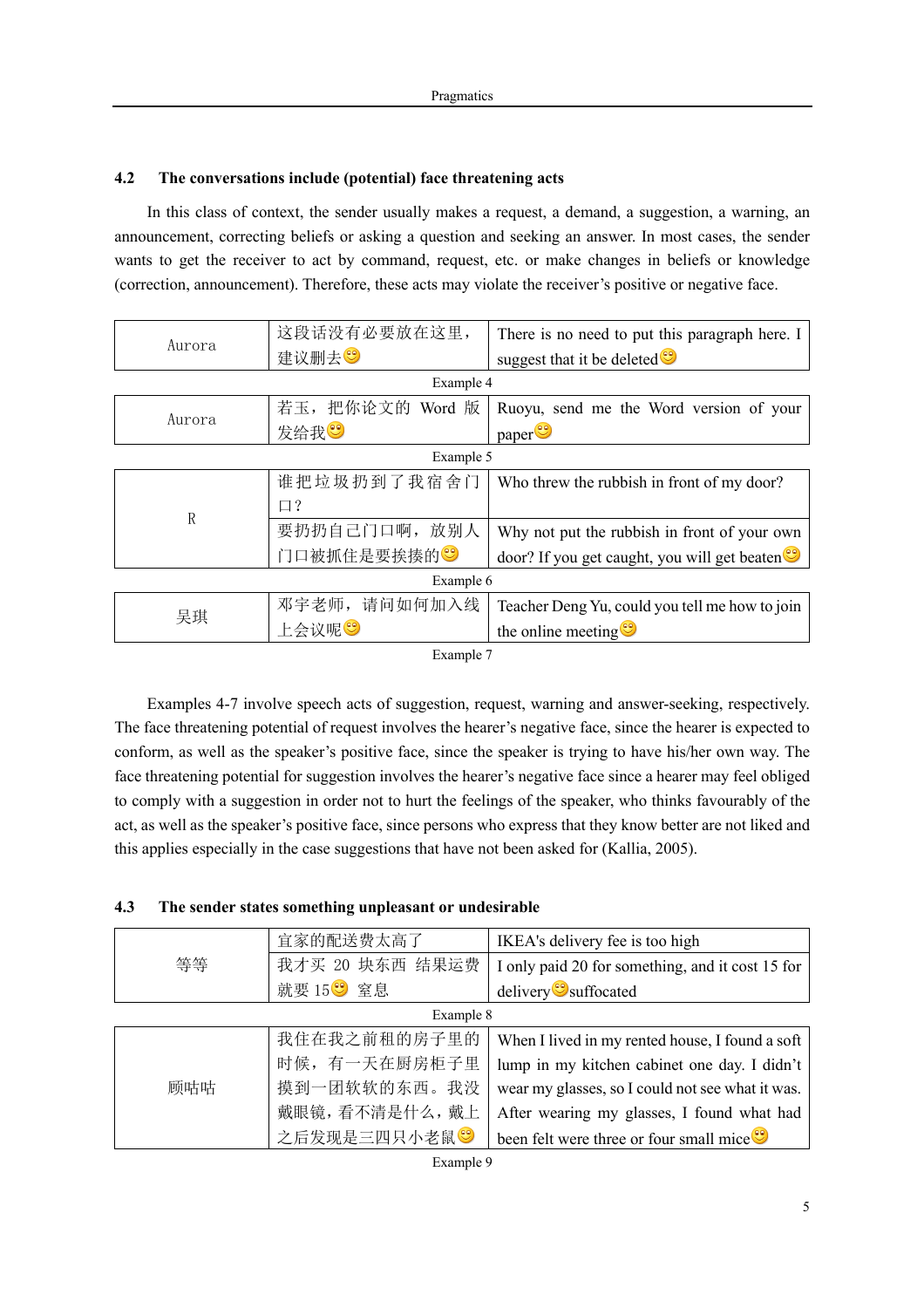| 米老鼠 | 我只想找个吃的   | I want to find something to eat |
|-----|-----------|---------------------------------|
|     | 为什么商店都不开3 | Why are all the stores closed?  |

Example 10

In example 8, the sender states that the delivery fee is exorbitant. The send tells the receiver an unpleasant experience of touching mice in example 9. In example 10, although the sentence with the emoji is interrogative, the intention of the sender is not to ask questions but report an undesirable situation: I am hungry and I want to find something to eat. Unfortunately, all the stores are closed.

In these examples, either the unpleasant situation becomes a fact or there seems to be no solution to the unpleasant situation. The sender can do nothing but accept it.

| Dionysus666 | 怎么又有打广告的         | Why there is (a stranger) sending ads again?         |  |
|-------------|------------------|------------------------------------------------------|--|
|             | 这个人混进了好多群,太      | This person joins lots of chat groups secretly. It's |  |
| lizzz       | 能加群了             | amazing.                                             |  |
|             | 真想问问她我还漏了什么      | I want to ask her whether there is any chat group    |  |
|             | 重要的群没加           | which is important that I should join $\bullet$      |  |
| 长佳          | 哈哈哈哈哈哈哈笑死        | Hahahahahahaha, I almost laughed myself to           |  |
|             |                  | death.                                               |  |
| Example 11  |                  |                                                      |  |
|             | 刚收到 Stanford 的拒信 | I got a letter of rejection from Stanford a moment   |  |
| Jessie      |                  | ago                                                  |  |
| Triplet     | 要是拿 offer 的手有摸牌  | If only our fortune in getting an offer was the same |  |
|             | 的手就好了~3          | as that in card games $\sim$ <sup>0</sup>            |  |

# **4.4 The sender jokes about an (unpleasant) situation**

Example 12

In this type of context, someone, more often than not, reports an unpleasant situation. The sender jokes about this situation instead of making complaints. In most cases, the intention of joking is quickly identified by receivers who would reply with "Hahaha" and the alike.

# **4.5 The sender blames things (on somebody)**

|            | 网页链接: 某个学生投稿到    | Website link: The submission of a student to             |  |
|------------|------------------|----------------------------------------------------------|--|
| Kevin      | 北理的文章被抄袭了        | BIT (Beijing Institute of Technology) has been           |  |
|            |                  | plagiarized                                              |  |
| 王鹏羽        | 垃圾北理♡            | <b>BIT</b> is trash <sup><math>\circledcirc</math></sup> |  |
| Example 13 |                  |                                                          |  |
|            | 我被 b 站额外收费了, 而且还 | I was overcharged by Blibili (a video website).          |  |
| Shaw       | 不能退款             | What's worse, I cannot get a refund.                     |  |
|            | 就离谱3             | That's far-fetched <sup>®</sup>                          |  |
| Example 14 |                  |                                                          |  |
| Aya        | 我昨天遇到了一个装逼的人     | I met a pretentious man yesterday.                       |  |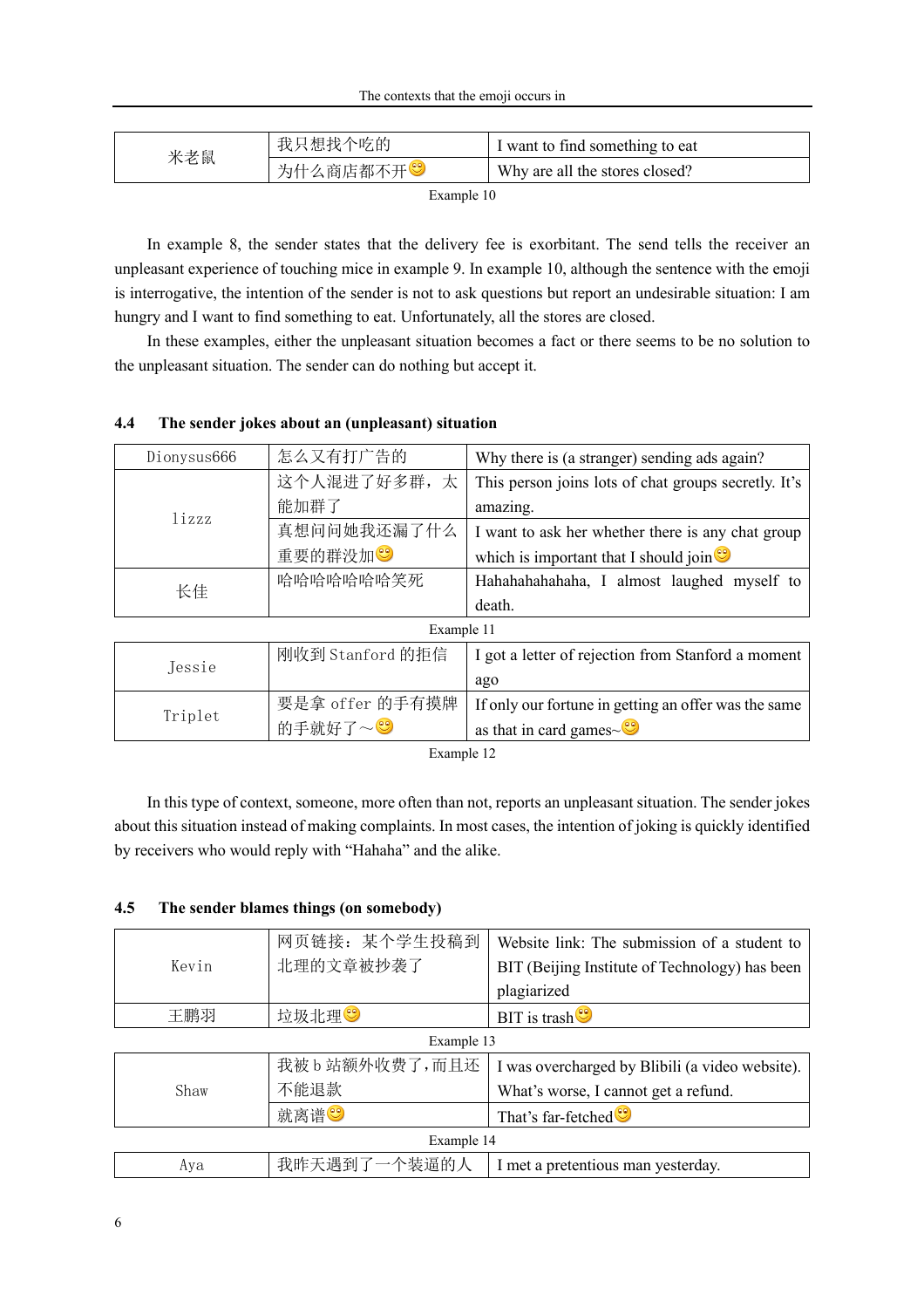Pragmatics

|     | 我讨厌装逼的人!自己心里 | I hate pretentious men! Is there any fucking         |  |
|-----|--------------|------------------------------------------------------|--|
|     | 没点逼数吗?       | idea in his mind?                                    |  |
|     | 自私自利3<br>呵呵, | hehe, so selfish $\ddot{\bullet}$                    |  |
|     | Example 15   |                                                      |  |
|     | 为什么明星吸毒总是在朝  | Why celebrities are always caught on the spot        |  |
| 江超民 | 阳区被抓?        | when they are taking drugs in Chaoyang District?     |  |
|     | 千万别惹朝阳警方, 能让 | Don't ever screw around with the Chaoyang            |  |
|     | 人身败名裂        | police. Otherwise, you will be utterly discredited.  |  |
|     | 不是别惹警方,是不要违  | It is not "don't ever screw around with the police". |  |
| 李卓凡 | 法犯罪,傻逼?      | It is "don't break the law", you idiot $\bullet$     |  |
|     |              |                                                      |  |

Example 16

Like the last type of context, there is often a description of an unpleasant situation and someone would blame things on some person, thing, place, idea or state related to this situation. The blame is verbally coded, as can be seen from "trash" "far-fetched" "so selfish" "you idiot". In some cases (e.g., examples 13 and 14), a third party is blamed for the cause of the unpleasant situation. In other cases, there is a direct confrontation between the interlocutors. Example 16 even contains ad hominem attacks.

# **4.6 The sender makes an ironic statement**

|             | 我以前还去医院查过抑郁症    | I went to the hospital to see whether I had        |  |
|-------------|-----------------|----------------------------------------------------|--|
|             |                 | depression                                         |  |
| Mercury     | 结果说我没病          | It turned out I was not sick                       |  |
|             | 后来一想也是          | Then I thought it was true                         |  |
|             | 得抑郁症好像都是有钱的     | It is rich people who get depression               |  |
| 大如如         | ?               | ?                                                  |  |
|             | 哇你真的好棒          | Wow, you are amazing                               |  |
|             | Example 17      |                                                    |  |
| Lucaluca110 | Ah 超市是不是只能刷荷    | Is the Netherland local bankcard the only choice   |  |
|             | 兰本地银行卡呢?        | of payments in the Abert Heijn supermarket?        |  |
| jhondio     | 是的              | Yes                                                |  |
|             | AH 付款通道这么少, 还能  | The means of payment of Abert Heijn supermarket    |  |
| Lucaluca110 | 做到荷兰最大也是励志      | is too limited. It's encouraging that they are the |  |
|             | ಆ               | biggest supermarket in Netherland <sup>®</sup>     |  |
|             | Example 18      |                                                    |  |
| 顾咕咕         | 我对酒精过敏,<br>不能喝酒 | I cannot drink because I am allergic to alcohol.   |  |
|             | 一般大家也不敢让我喝酒     | People usually would not invite me to drink.       |  |
| 成政睿         | 没事,可以喝,我会陪你     | It's okay. We can drink together. I will accompany |  |
|             | 到 ICU           | you to the ICU.                                    |  |
| Lucaluca110 | 我谢谢您            | Thank you so much <sup>es</sup>                    |  |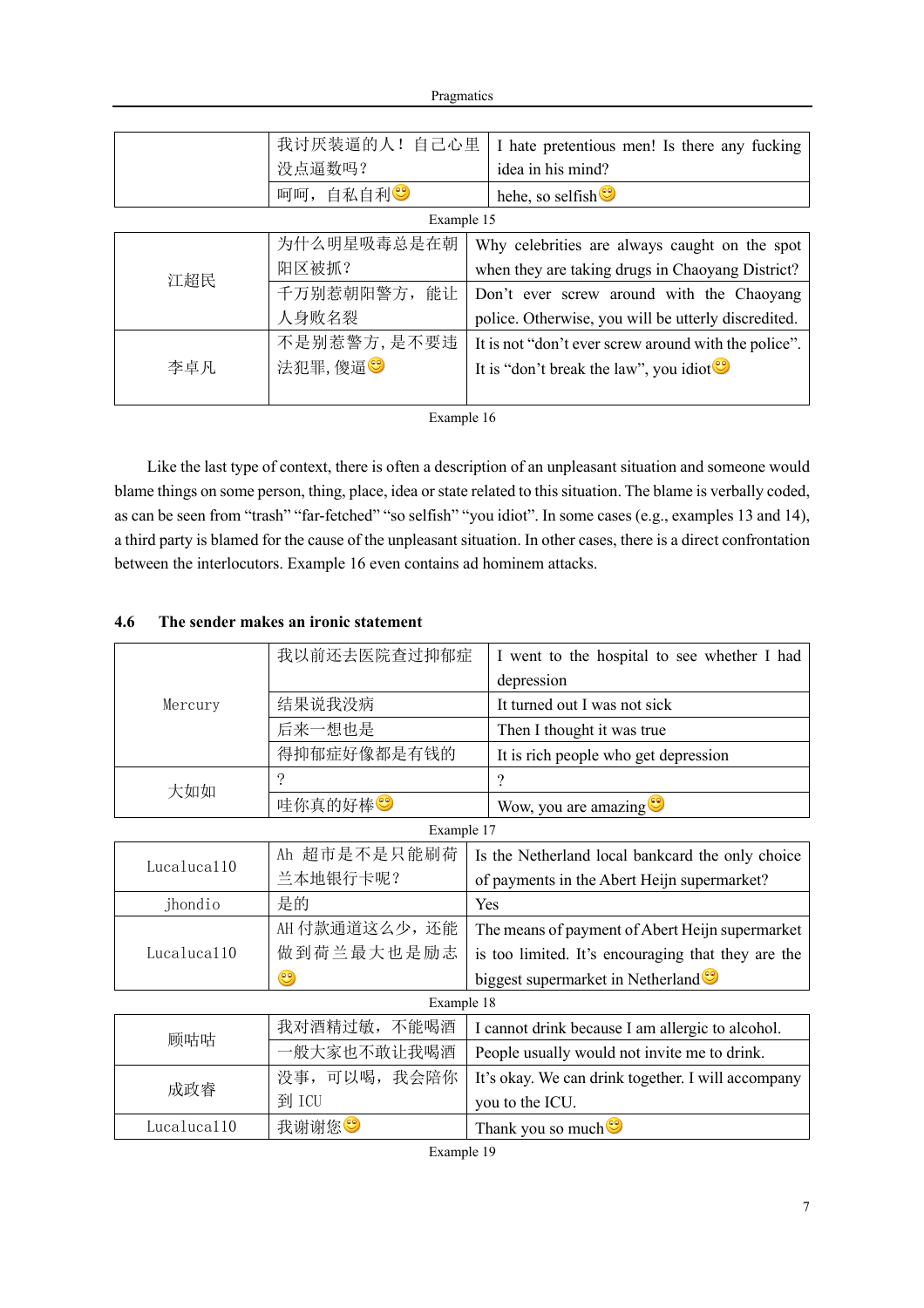An ironical utterance typically implies that the speaker believes the opposite of what was said, but this is neither the meaning nor the point of the utterance (Wilson & Sperber, 2012). Examples 17-19 are sarcasm, the most direct and blatant form of irony (Amante, 1981). The sender of example 17 says "Wow, you are amazing". It is "amazing" and the "?" that bear negation and what the sender meant is that "You sucks." Likewise, the intended meaning of "it's encouraging" and "thank you so much" in examples 18 and 19 is opposite to their literal meaning.

| Context                                                     | Frequency | affective direction |
|-------------------------------------------------------------|-----------|---------------------|
| The interlocutors express positive attitudes or feelings    | 242       | positive            |
| The conversations include (potential) face threatening acts | 56        | neural              |
| The sender states something that is unpleasant/ undesirable | 136       | passive negative    |
| The sender jokes about an (unpleasant) situation            | 16        | passive negative/   |
|                                                             |           | neural              |
| The sender blames things (on somebody)                      | 18        | negative            |
| The sender makes an ironic statement                        | 4         | negative            |

#### **4.7 The frequency of the contexts that the emoji occurs in**

4.2 the frequency of the contexts that the emoji occurs in

The smiley face emoji most frequently occurs in the context of the interlocutors expressing positive attitudes or feelings. The context of the sender states something unpleasant/ undesirable ranks in the second place.

In daily life, when we feel happy or want to show kindness to others, we would smile (at someone). We tend to smile to soften the tone when we make a command or request. Also, we smile in the face of unpleasant situations about which we do not intend or can do much. These three contexts that the emoji occurs in cover most cases. Their affective direction is positive, neutral and passive negative, respectively. That's to say, the emoji most frequently occurs in non-aggressive contexts. The results suggest that in socioemotional setting, people tend to frequently use positive emojis to create positive atmosphere to boost group rapport (Miyake, 2007; Li & Yang, 2018).

# **5 FOUR KINDS OF SMILES**

Emoticons are iconic, in the sense that they visually resemble facial expressions, to a greater or lesser extent (Yus, 2014). The expression of emotions in computer-mediated communication, by use of emoticons, is similar to the expression of emotions in face-to-face communication (Derks et al., 2007). Yuasa et al. (2011) shows how these graphic emoticons activate the area used in emotional discrimination and also the area that is typically activated when seeing a human face, although to a lesser degree (as cited by Yus,  $2014$ )<sup>1</sup>. Ekman & Friesen (1982) describes distinctions linked to measurable differences<sup>2</sup> in appearance for three smiles: felt, false and miserable smiles. We found that the use of the smiley face emoji on WeChat parallels that of smiles in daily life. Our classification follows the classification of Ekman & Friesen (1982), except that we treat the two subtypes of fake smiles—phony<sup>3</sup> and mask smiles independently. It is understandable

 $<sup>1</sup>$  This should not be taken to suggest that there is no difference between facial expressions and the smiley face emoji.</sup> Smiles in daily life are sometimes produced involuntarily, while all emojis are typed consciously.<br><sup>2</sup> Five aspects of facial movement (classification of action units, intensity of action unit involved in a facial movement

laterality of each action unit, the precise moments in time of each action unit begins and ends and the timing of onset, apex and offset) can be measured to distinguish between genuinely felt smiles and mask smiles in face-to-face communication.

<sup>&</sup>lt;sup>3</sup> Phony smiles are a subtype of fake smiles, I change the name to polite smiles.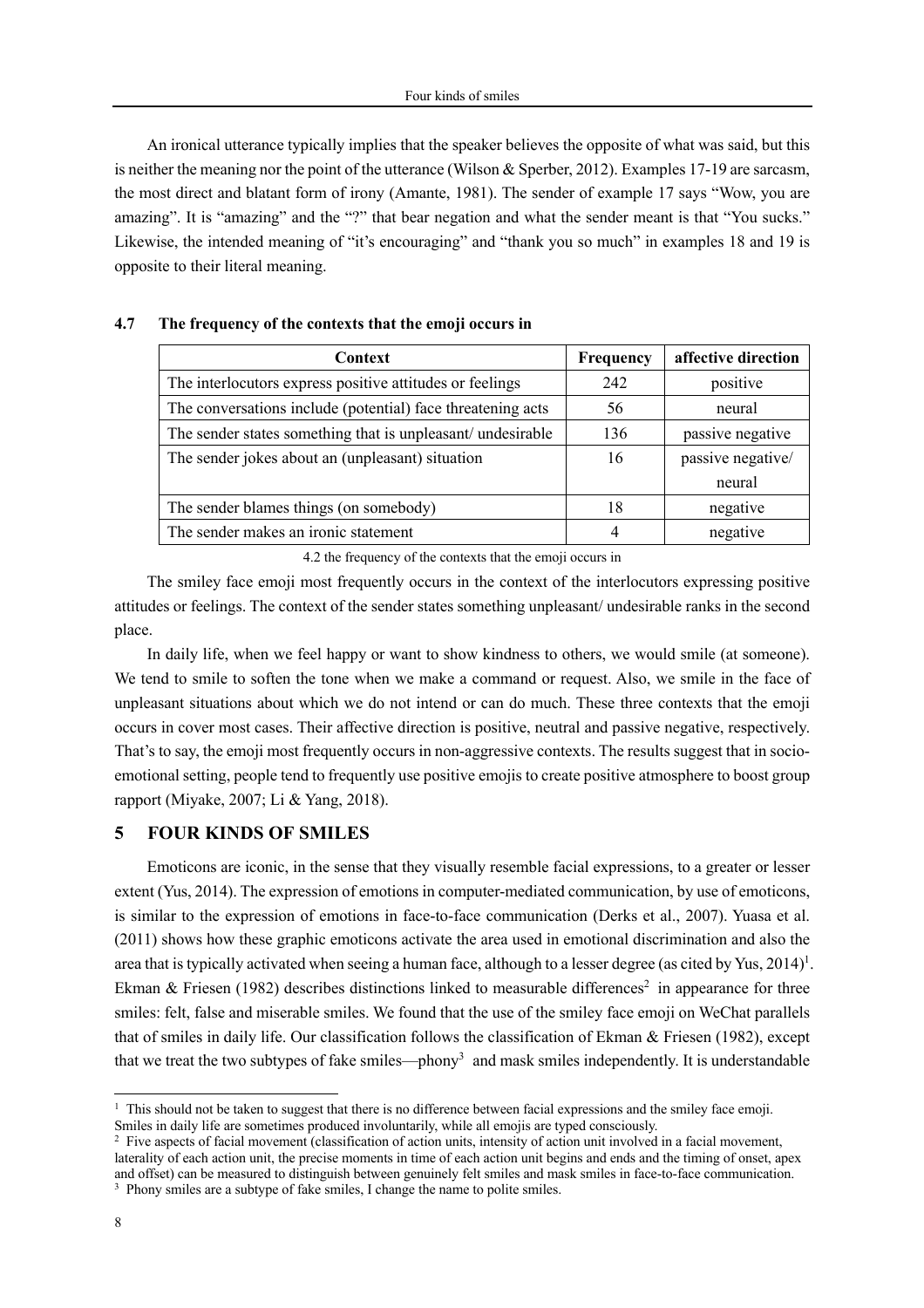that Ekman & Friesen (1982) put phony and mask smiles under the same category, namely, fake smiles, since there is no measurable difference between the two, and the intention behind those smiles are intuitively different. Since our classification is based on the intention of these smiles, the mask smiles and polite smiles (i.e., phony smiles in Ekman & Friesen's work) are two intentionally different types.

## **5.1 Genuine smiles**

In daily life, we have spontaneous smiles when experiencing or reporting positive emotions. These positive emotions include: pleasure from visual, auditory, gustatory, kinesthetic, or tactile stimulation; amusement and delight; contentment and satisfaction; beatific experiences; relief from pain, pressure or tension; and enjoyment of another person (Ekman & Friesen, 1982).

## **5.2 Miserable smiles**

Most often, miserable smiles occur when someone is distressed. The negative feeling is apparent. Miserable smiles acknowledge the negative feeling, making clear to the self and others that the response to the misery is contained: although I am feeling bad, I would not cry, curse or take any action.

#### **5.3 Polite smiles**

In a polite smile, nothing much is felt but an attempt to appear as if positive feelings are felt for the consideration of politeness.

## **5.4 Mask smiles**

Unlike miserable smiles, whose negative feelings are intended to convey to others, mask smiles are deliberately made to convince others that positive emotion is felt when it isn't. Therefore, mask smiles are sometimes misleading since people wear this kind of smile to conceal their negative feelings. In reality, intonation and body movements provide cues to speakers' true intention behind smiley faces. However, on internet communication, such cues are not available. Our data suggest that mask smiles are closely related to the contexts of (potential) confrontation: (1) the sender blames things (on somebody) (2) the sender makes an ironic statement. That is, the contexts that the emoji occur in indicate the senders' true intentions.

|                                                             | Classification of          | affective direction |
|-------------------------------------------------------------|----------------------------|---------------------|
| Contexts this emoji occurs in                               | smiles                     | of smiles           |
| The interlocutors express/respond to positive attitudes or  | Genuine smiles<br>positive |                     |
| feelings                                                    |                            |                     |
| something<br>The<br>that is unpleasant/<br>sender<br>states |                            |                     |
| undesirable                                                 | Miserable smiles           | passive negative    |
| The sender jokes about an (unpleasant) situation            |                            |                     |
| The conversations include (potential) face threatening acts | Polite smiles              | neutral             |
| The sender blames things (on somebody)                      |                            |                     |
| The sender makes an ironic statement                        | Mask smiles<br>negative    |                     |

# **5.5 Smiles in different contexts**

5.1 classification of smiles and the pragmatic meanings/ functions of the emoji

It suggests that the types of smiles are not one-to-one correspondence with that of contexts. For instance, people wear miserable smiles (i.e., nothing-I-can-do smile) in contexts of stating something unpleasant and joking about an unpleasant situation. People wear mask smiles (i.e., feeling-opposite smile)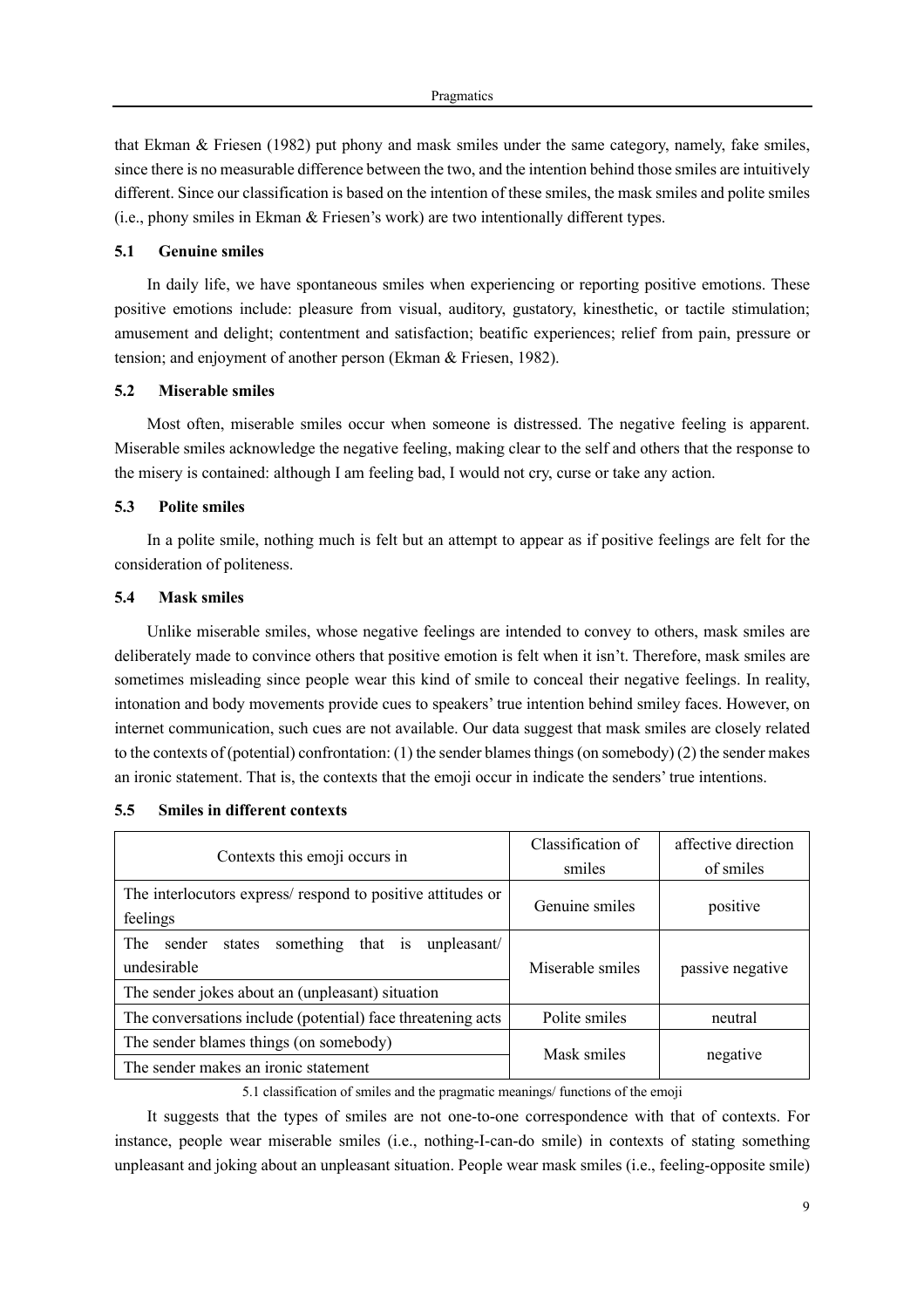in contexts of blaming things and irony. The intention and affective direction (positive or negative) behind the different types of smiles can partly explains the meaning and functions of the emoji.

# **6 RESULTS: THE MEANINGS AND FUNCTIONS OF THE EMOJI**

In this section, we rely on the contextual information discussed in section 3 and the intention behind smiles in section 4 to interpret the meanings and functions of the emoji.

We will discuss the meaning and functions of the emoji occurring in the six types of contexts separately.

#### **6.1 The meanings and functions of the emoji in context 1**

In context that the interlocutors express/ respond to positive attitudes or feelings, people use this emoji as genuine smiles in daily life.

The emoji is used in the phatic context that interlocutors express positive attitudes or feelings. It can be an indicator of joy or show a state of happiness. Therefore, it serves to emphasize or add a positive attitude towards the propositional content of the tweets and thus strengthen the expressive speech acts.

Grice's quantity maxim (Grice, 1975) suggests that one tries to be as informative as one possibly can, and gives as much information as is needed, and no more. The slightly smiley face emoji does not occur in contexts where interlocutors express a high level of positive emotions such as ecstasy. Interlocutors tend to use grinning squinting face emoji  $\bullet$  or rolling on the floor laughing emoji  $\bullet$  to convey a high intensity of happiness.

### **6.2 The meanings and functions of the emoji in context 2**

When conversations include (potential) face threatening acts, for instance, command, request or warning, the emoji expresses kindness and suggests that the tweet should not be taken as a request or demand. The sender uses the smiley face emoji, which is normally associated with positivity (Burgoon et al., 1996: 142), to mitigate illocutionary force. Examples 4 and 5 are conversations between an adviser and her student. There is a power disparity between these two, so the adviser avoids making a bold request by using the emoji to soften the illocutionary force of the tweets as a request. Sometimes a sender does not think it necessary to continue the conversation on the topic at issue by responding with a smiley face as a conversation closure.

#### **6.3 The meanings and functions of the emoji in context 3**

The emoji occurs in the context where the sender states something that is unpleasant/ undesirable. The emoji here helps signal the propositional attitude that underlines the utterance and which would be difficult to identify without the aid of the emoji. Propositional attitudes are important for successful interactions, since they introduce an additional metarepresentational level of information beyond the explicit content of the utterance (Yus, 2014). In examples 8-10, the sender conveys a sense of helplessness, frustration and an attitude that nothing can be done about it in the face of an unpleasant situation. It suggests that although in distress, no tears, attacks or screams would be made. The emoji indicates the passive negative attitude, otherwise, the tweets would have been one of mere assertion or report.

#### **6.4 The meanings and functions of the emoji in context 4**

When senders make jokes about an unpleasant situation, things are a bit different. The jokes, similar to dark humor, are humors related to miserable states. The content of jokes shows the propositional attitudes of the tweets. The emoji serves to specify the attitude of the tweets or communicate a higher level of a propositional attitude (frustrated but nothing can be done about it) as well as emphasizing the jesting nature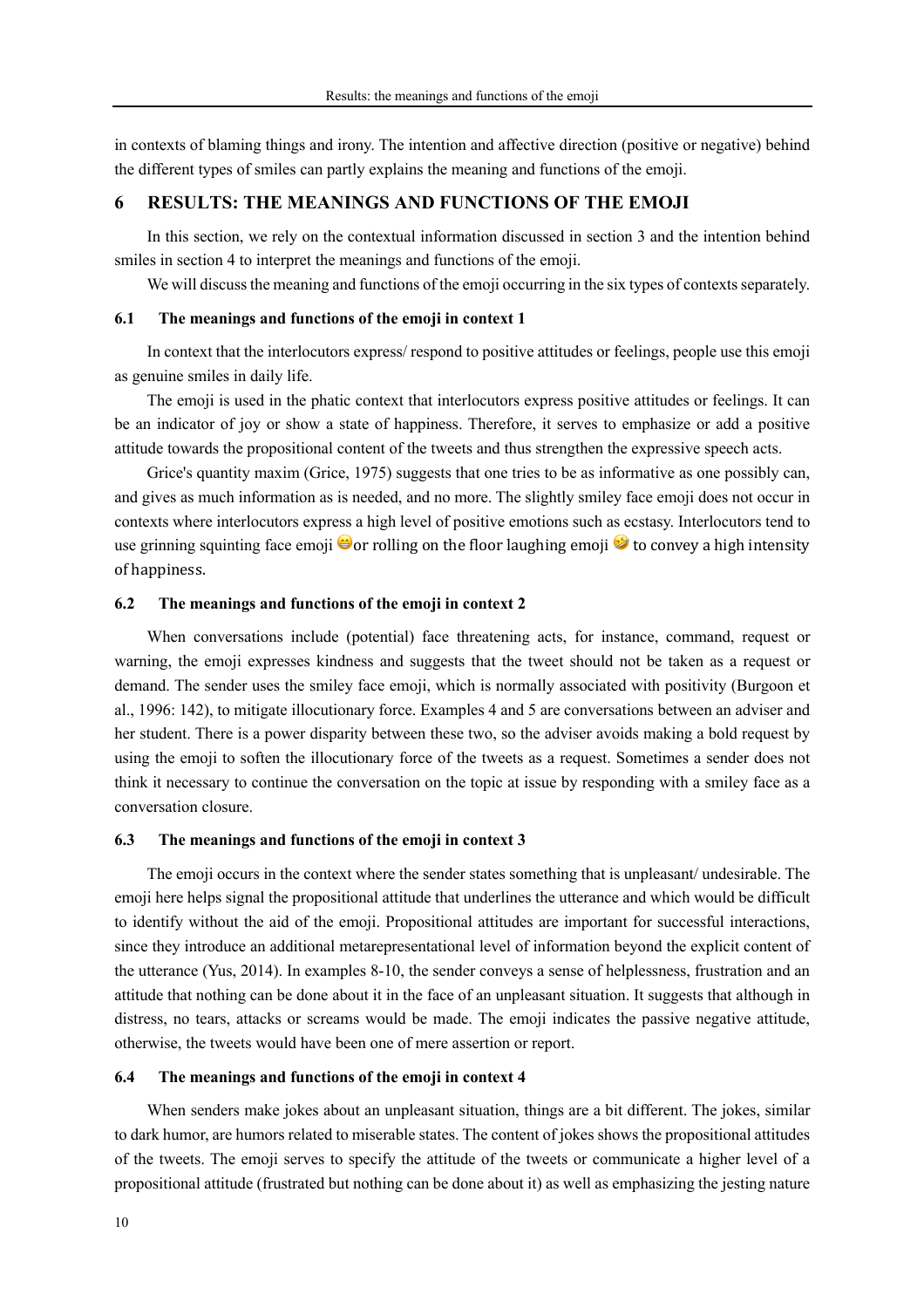of the tweets, that is, the sender is not serious about the tweet.

# **6.5 The meanings and functions of the emoji in context 5**

In contexts of the sender blaming things, the negative emotion has been coded verbally, e.g., "trash" "far-fetched" "hehe, so selfish" and "idiot". The mask-smile usage of emoji here does not help to mitigate the illocutionary force of the utterance in that the negative feelings are either towards some third party outside the context or explicitly conveyed by contexts. In examples 13-15, the target of what the sender blames is irrelevant to the receiver, so it has nothing to do with the receiver's face. In example 16, one even makes ad hominem attacks. People can infer from the context that the emoji conveys negative connotations despite that it looks calm. In specific contexts, receivers infer that the sender is speechless and does not intend to continue the annoying topic at issue. Or the sender intends to express dismiss, disdain, contempt, speechlessness, etc.

# **6.6 The meanings and functions of the emoji in context 6**

In the case of irony, some information from context is inconsistent with the literal meaning of the tweets, which triggers a search for the underlying ironic meaning. The emoji accompanying tweets is thus interpreted as mask smiles: being happy on the outside while feeling opposite inside. In example 17, the sender says: "Wow, you are amazing". We can infer from the context that the tweet is sarcastic. Therefore, the emoji at the final position of the tweet should be interpreted as a mask smile instead of a genuine smile.

When the negative connotation of the emoji is somehow conventionalized by frequency, this emoji provides a cue to the interpretation of irony. It is the context not the emoji that convey irony. As Dresner & Herring (2010) point out, 'sarcastic' emoticons seem to have no self-standing content on their own, but rather contribute to—indeed, provide a vital cue as to how to interpret—the linguistic content of messages.

| Contexts this emoji occurs in     | Pragmatic meanings/ functions                                             |  |
|-----------------------------------|---------------------------------------------------------------------------|--|
| The<br>interlocutors<br>express/  | emphasis or to add a positive attitude towards the propositional content  |  |
| respond to positive attitudes or  | of the tweets; strengthen expressive speech acts                          |  |
| feelings                          |                                                                           |  |
| The sender states something       | signal the propositional attitude that underlines the utterance which     |  |
| that is unpleasant/ undesirable   | would be difficult to identify without the aid of the emoji; indicate the |  |
|                                   | passive negative attitude                                                 |  |
| The sender jokes about an         | specify the attitude of the tweets or communicate a higher level of a     |  |
| (unpleasant) situation            | propositional attitude (frustrated but nothing can be done about it) and  |  |
|                                   | emphasize the jesting nature of the tweets                                |  |
| The<br>conversations<br>include   | mitigate illocutionary force; conversation closure                        |  |
| (potential) face threatening acts |                                                                           |  |
| The sender blames things (on      | despite the strong negative feelings in heart, the sender looks calm for  |  |
| somebody)                         | consideration of politeness and manner; the sender is speechless and      |  |
|                                   | does not intend to continue the topic at issue                            |  |
| The sender makes an ironic        | provide a cue to the ironic interpretation                                |  |
| statement                         |                                                                           |  |

6.1 classification of smiles and the pragmatic meanings/ functions of the emoji

# **7 DISCUSSION**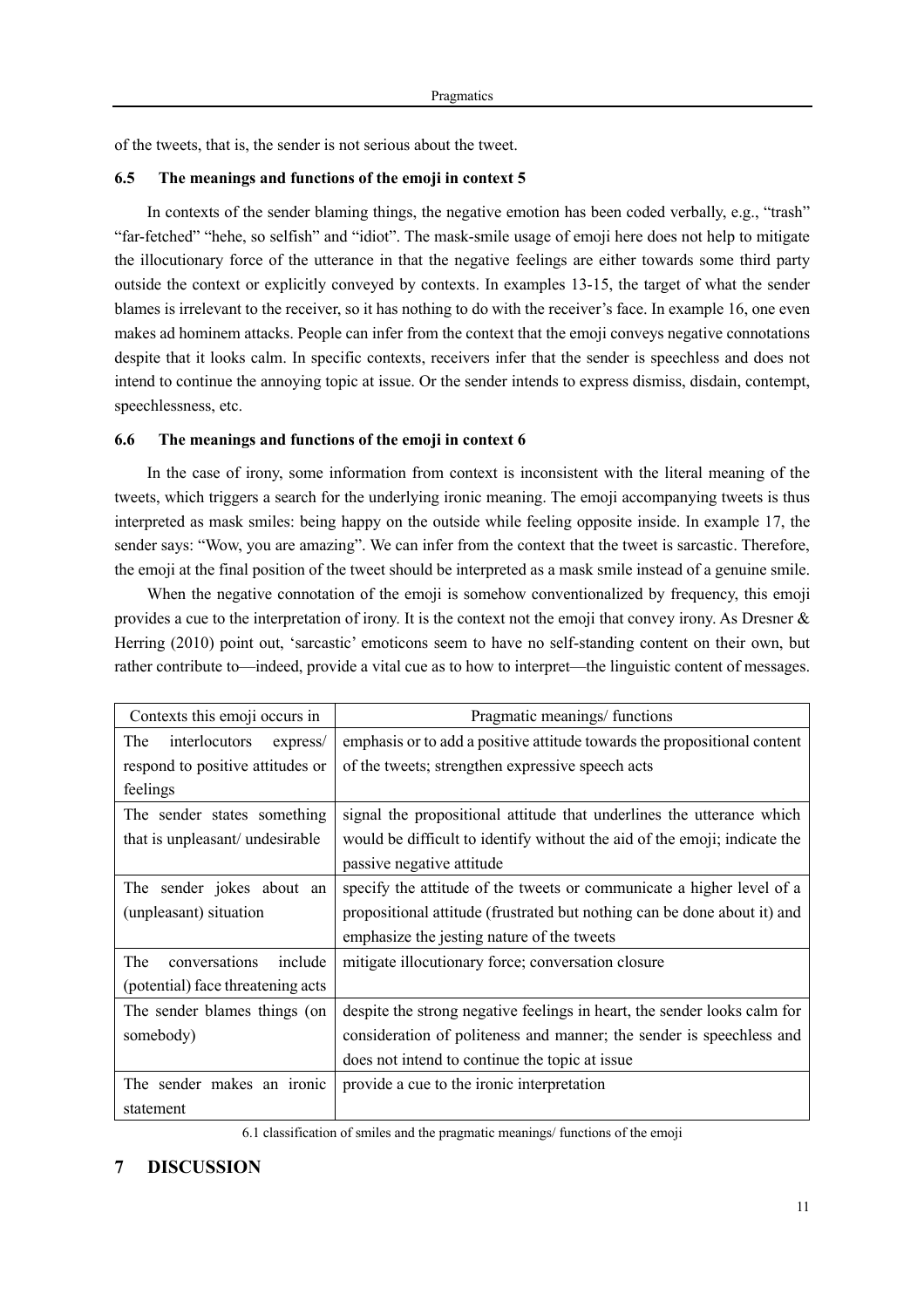#### **7.1 The role of context in emoji interpretation**

The possible meanings of emoji are always contextual (Gibson et al., 2018). In Walther & D'Addario's (2001) study of emoticons, e-mail messages containing emoticons did not generate different interpretations than did messages without emoticons. Emoticons' contributions were outweighed by verbal content.

From chart 3.2, we can see that contexts determines the interpretation of the emoji. Verbal message content prevailed over the emoticons' contributions. The emoji here either function as a cue or add/ specify an attitude. Its presence does not affect the content or the sentiment of the contexts. However, this should not be taken to say that the emoji is useless at all. With the aid of emojis, receivers can interpret utterances more accurately and easily.

# **7.2 Four aspects of contexts**

Our results suggest that when interpreting emojis, four aspects of contexts should be considered. The propositional content (locutionary acts: what people say) of an utterance is the most important since it is the most informative and is the basis for the other three aspects. The illocutionary force<sup>1</sup> of an utterance manifests senders' intentions. Besides, the sentiment (affective direction) conveys by the utterance is another importance aspect. For instance, when the affective direction of the context is positive, like It's amazing  $\bullet$ , the emoji here is associated with a positive attitude. When the affective direction of the context is negative, the utterance "It's amazing  $\mathbb{S}^n$  conveys irony. This shows that the affective direction of an utterance can affect the interpretation of emojis. The discourse structure of the utterance<sup>2</sup> (the ways that convention of speech manifests in people's talk), e.g., sequential placement and turn-taking, helps find out the functions of emojis. Although this aspect of context is not prominent in this paper: we only discussed the function of conversation closure of the emoji, we believe that other functions such as conversation opening could be attributed to the emoji if larger data corpora are available.

# **8 CONCLUSION**

Emojis should be studied in context since they play a vital role in emoji interpretation. After carefully examining the context that the emoji occurs in, we annotated it into six types and established the meanings and functions of the emoji under each context: (1) emphasis or to add a positive attitude towards the propositional content of the tweets; strengthen expressive speech acts (2) signal the propositional attitude that underlines the utterance which would be difficult to identify without the aid of the emoji; indicate the passive negative attitude (3) specify the attitude of the tweets or communicate a higher level of a propositional attitude (frustrated but nothing can be done about it) and emphasize the jesting nature of the tweets (4) mitigate illocutionary force; conversation closure (5) despite the strong negative feelings in heart, the sender looks calm for consideration of politeness and manner; the sender is speechless and does not intend to continue the topic at issue (6) provide a cue to the ironic interpretation.

The results show that four aspects of context (propositional content, illocutionary force, affective direction and discourse structure) are at play in emoji interpretation.

# **9 FURTHUR DISCUSSION**

We have justified this at the beginning of section 4: indirect speech acts are a subtype of conversational implicature (Searle 1979).

 $2 \text{ This is the focus of CA (conversational analysis). CA attempts to establish the meaning of an utterance for participants by }$ looking at how interlocutors respond to each other's actions, and to explore the demonstrable interpretations that they display (Gibson et al., 2018).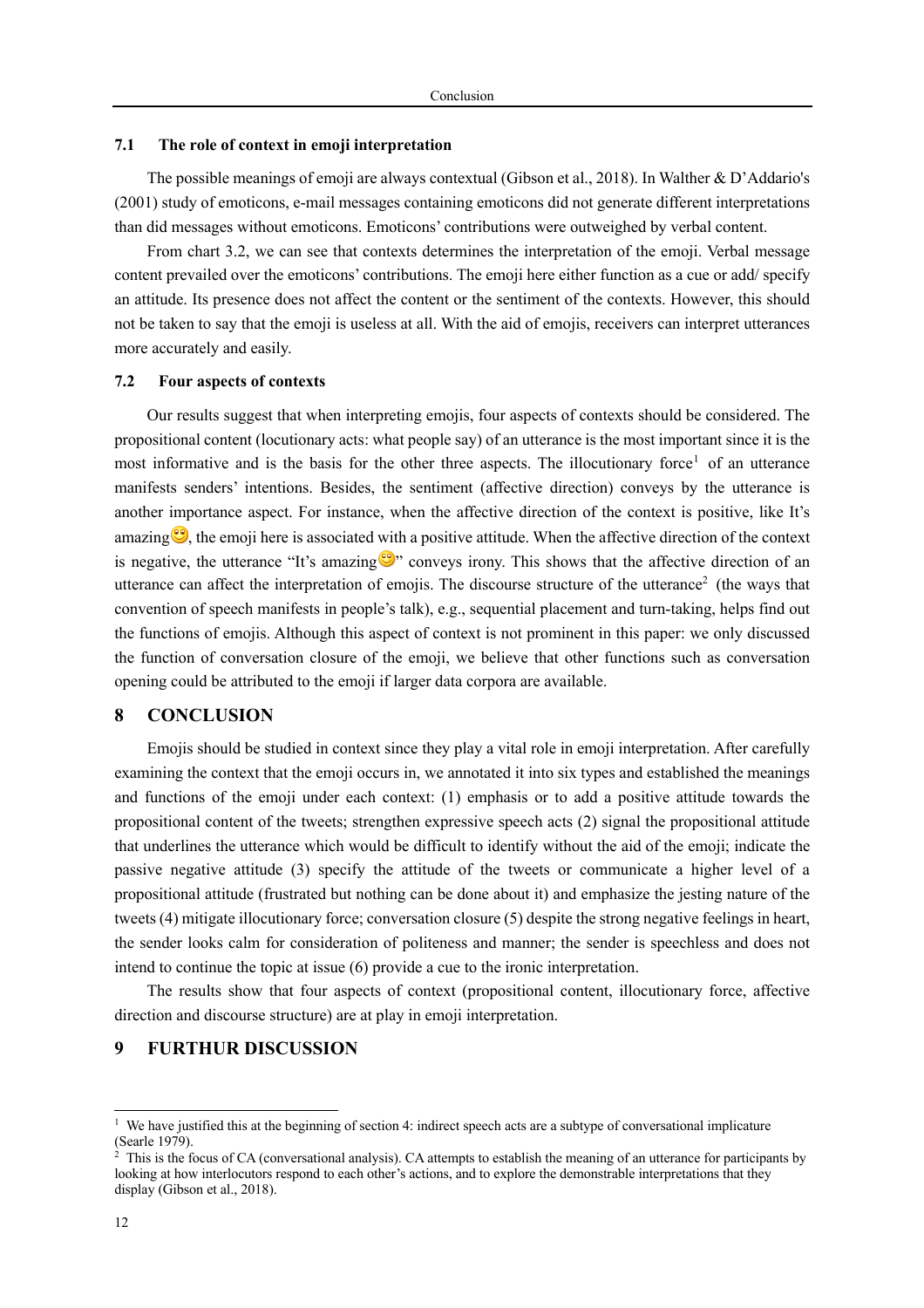#### **9.1 The origin of its meanings**

Why, among other smile emojis, do users pick the slightly smiley face emoji and associate it with those meanings mentioned in the last chapter? Almost all smiley face emojis can also be interpreted as genuine smiles varying in degree of intensity. However, only a small part of smiley emojis can represent polite, miserable and mask smiles. This has something to do with the visual characters of the emoji. The presentation style of emoji on different operating system platforms will affect users' preferences for emoji or even lead to misunderstanding and divergence in terms of emoji's emotional and semantic interpretation during cross-platform use (Bai et al., 2019). The presentation style of the emoji on WeChat platform, with a controlled, slight upward tilt of the lip corners and empty, emotionless eyes looking down, gives people the impression that this smile is forced and contrived, which lends itself to the best candidate for miserable and mask smiles. When we smile politely, our lip corners are slightly lifted. Therefore, the emoji can also be polite smiles.

#### **9.2 Semantic extension**

The specific meanings that users want to express by emoji may be different from their official definitions, resulting in different interpretations of the same emoji (Miller et al., 2016). The emoji has been used as genuine and polite smiles since its invention. Only in recent few years, the emoji has been widely used with negative connotation on internet communication among the young generation (Qin, 2020). This explains why the frequency of genuine-smile usage of the emoji is much higher than that of mask-smile usage .

The features of the emoji mentioned in section 4.1 can partly explain the negative connotation of the emoji. When it occurs in the contexts of stating something unpleasant or blaming something at the early stage, its negative meanings are inferred. With a high frequency of use of the emoji in these contexts, the meanings of the emoji become more or less conventionalized, which associates the emoji with a negative connotation—smile on the outside when it is not true/ one feels the opposite. A negativity effect appears: any message containing a negative verbal or graphic element is more negative than any message with no negative elements (Walther & D'Addario, 2001). This explains why young people nowadays feel uncomfortable with it regardless of the contexts it occurs in.

The semantic extension (viz., the negative connotation of the emoji) of this emoji has caused semantic ambiguity. For example, suppose you receive a WeChat message from your boss: "Come to my office this afternoon  $\mathcal{F}$ , or a WeChat message from your mother: "I want to talk to you  $\mathcal{F}$ ". Or imagine that you ask your girlfriend: "How is your new boss?", and she replies: """. It's hard to tell whether this is a polite/genuine smile or a mask smile. Therefore, we need more contextual information to disambiguate these usages.

We attempt to construct the path of semantic extension of "mask smiles" as: Negative feelings inferred from the context  $>$  negative connotation conventionalized through frequent use  $>$ negativity effect > ambiguity between usages (genuine/ polite smiles VS. mask smiles)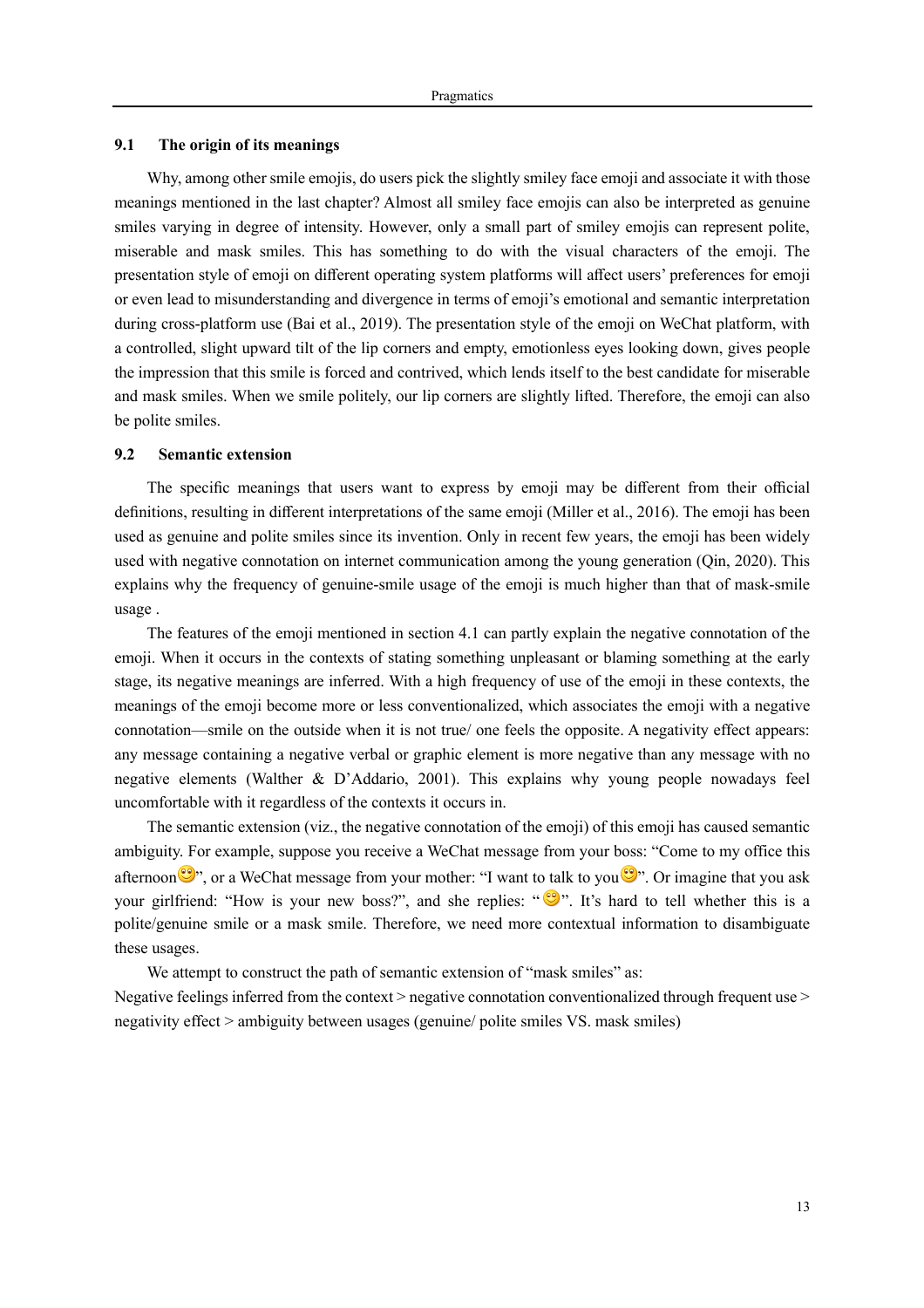# **REFERENCES**

- Amante, D. J. (1981). The Theory of Ironic Speech Acts. *Poetics Today*, *2*(2), 77–96. https://doi.org/10.2307/1772191
- Archer, D., & Akert, R. M. (1977). Words and everything else: Verbal and nonverbal cues in social interpretation. *Journal of Personality and Social Psychology*, *35*(6), 443.
- Birner, B. J. (2013). *Introduction to Pragmatics*. Wiley-Blackwell.
- Cramer, H., de Juan, P., & Tetreault, J. (2016). Sender-intended functions of emojis in US messaging. *Proceedings of the 18th International Conference on Human-Computer Interaction with Mobile Devices and Services*, 504–509. https://doi.org/10.1145/2935334.2935370
- Derks, D., Bos, A. E. R., & Grumbkow, J. von. (2007). Emoticons and social interaction on the Internet: The importance of social context. *Computers in Human Behavior*, *23*(1), 842–849. https://doi.org/10.1016/j.chb.2004.11.013
- Dresner, E., & Herring, S. C. (2010). Functions of the Nonverbal in CMC: Emoticons and Illocutionary Force. *Communication Theory*, *20*(3), 249–268. https://doi.org/10.1111/j.1468-2885.2010.01362.x
- Ekman, P., & Friesen, W. V. (1982). Felt, false, and miserable smiles. *Journal of Nonverbal Behavior*, *6*(4), 238–252. https://doi.org/10.1007/BF00987191
- Gawne, L., & McCulloch, G. (2019). Emoji as digital gestures. *Language@Internet*, *17*(2). https://www.languageatinternet.org/articles/2019/gawne
- Gibson, W., Huang, P., & Yu, Q. (2018). Emoji and communicative action: The semiotics, sequence and gestural actions of 'face covering hand'. *Discourse, Context & Media*, *26*, 91–99. https://doi.org/10.1016/j.dcm.2018.05.005
- Grice, H. P. (1975). Logic and conversation. In *Speech acts* (pp. 41–58). Brill.
- Hu, T., Guo, H., Sun, H., Nguyen, T., & Luo, J. (2017). Spice Up Your Chat: The Intentions and Sentiment Effects of Using Emojis. *Proceedings of the International AAAI Conference on Web and Social Media*, *11*(1), 102–111.
- Jaeger, S. R., & Ares, G. (2017). Dominant meanings of facial emoji: Insights from Chinese consumers and comparison with meanings from internet resources. *Food Quality and Preference*, *62*, 275–283. https://doi.org/10.1016/j.foodqual.2017.04.009
- Jaeger, S. R., Roigard, C. M., Jin, D., Vidal, L., & Ares, G. (2019). Valence, arousal and sentiment meanings of 33 facial emoji: Insights for the use of emoji in consumer research. *Food Research International*, *119*, 895–907. https://doi.org/10.1016/j.foodres.2018.10.074
- Kallia, A. (2005). Directness as a source of misunderstanding. *Broadening the Horizon of Linguistic Politeness*, 217–234.
- Li, L., & Yang, Y. (2018). Pragmatic functions of emoji in internet-based communication—A corpusbased study. *Asian-Pacific Journal of Second and Foreign Language Education*, *3*(1), 16. https://doi.org/10.1186/s40862-018-0057-z
- Luangrath, A. W., Peck, J., & Barger, V. A. (2017). Textual paralanguage and its implications for marketing communications. *Journal of Consumer Psychology*, *27*(1), 98–107.
- Miller, H., Thebault-Spieker, J., Chang, S., Johnson, I., Terveen, L., & Hecht, B. (2016). *"Blissfully Happy" or "Ready to Fight": Varying Interpretations of Emoji*.
- Miyake, K. (2007). How young Japanese express their emotions visually in mobile phone messages: A sociolinguistic analysis. *Japanese Studies*, *27*(1), 53–72.
- Pavalanathan, U., & Eisenstein, J. (2015). Emoticons vs. Emojis on Twitter: A Causal Inference